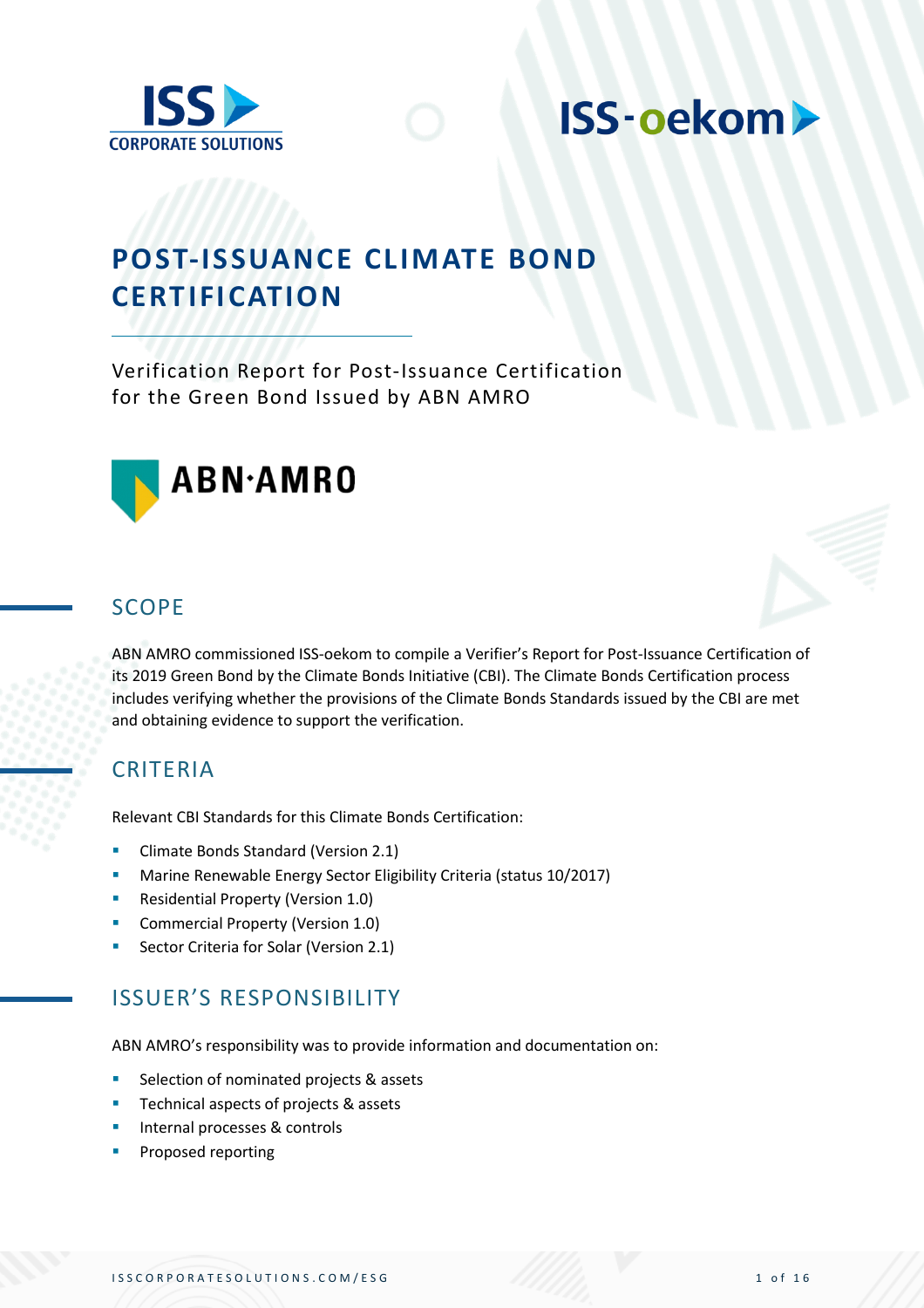

## ISS-oekom's VERIFICATION PROCESS

ISS-oekom is one of the world's leading independent environmental, social and governance (ESG) research, analysis and rating houses. The company has been actively involved in the sustainable capital markets for over 25 years. Since 2014, ISS-oekom has built up a reputation as a highlyreputed thought leader in the green and social bond market and has become one of the first CBI approved verifiers.

ISS-oekom has been conducted this independent Post-Issuance Verification Process of the green bond to be issued by ABN AMRO based on the Climate Bond Standards 2.1. and in line with the limited assurance procedure defined by the International Standard on Assurance Engagements other than Audits or Reviews of Historical Financial Information (ISAE 3000).

ISS-oekom's approach to assess whether the issuer's Green Bond meets the criteria of the Climate Bond Standards 2.1. is as follows:

- The issuer provided an overview over the assets to be included in the Green Bond asset pool and the relevant processes and documentation regarding the proceeds (e.g. use of proceeds, management of proceeds) to ISS-oekom.
- **•** The issuer filled in a questionnaire that covers all criteria of the Climate Bonds Standard 2.1.
- **•** The issuer provided background documents that elaborate further on the information mentioned in the questionnaire.
- **■** Using the questionnaire and background documents, ISS-oekom carried out an assessment of the CBI criteria. In case any answers were unclear, ISS-oekom contacted the issuer for more details and clarification.

The engagement with ABN AMRO took place in March 2019 and August 2019.

## ISS- oekom's BUSINESS PRACTICES

ISS-oekom's aspiration and goal is to serve our clients with their full trust and confidence. We earn and retain this by providing high quality services which are understood by our clients to rest upon high degrees of transparency, objectivity, and independence. Because of the breadth of our client base, we understand and take seriously the potential for real or perceived conflicts of interest which may result from our many business activities.

## RESTRICTION ON DISTRIBUTION AND USE OF REPORT

This Verification Report for Climate Bonds Certification including all documentation provided alongside is intended for the use of ABN AMRO and the Climate Bonds Standard Board. The present document may be published by ABN AMRO, CBI and ISS-oekom. CBI and ISS-oekom agree to publish the report with the consent of ABN AMRO.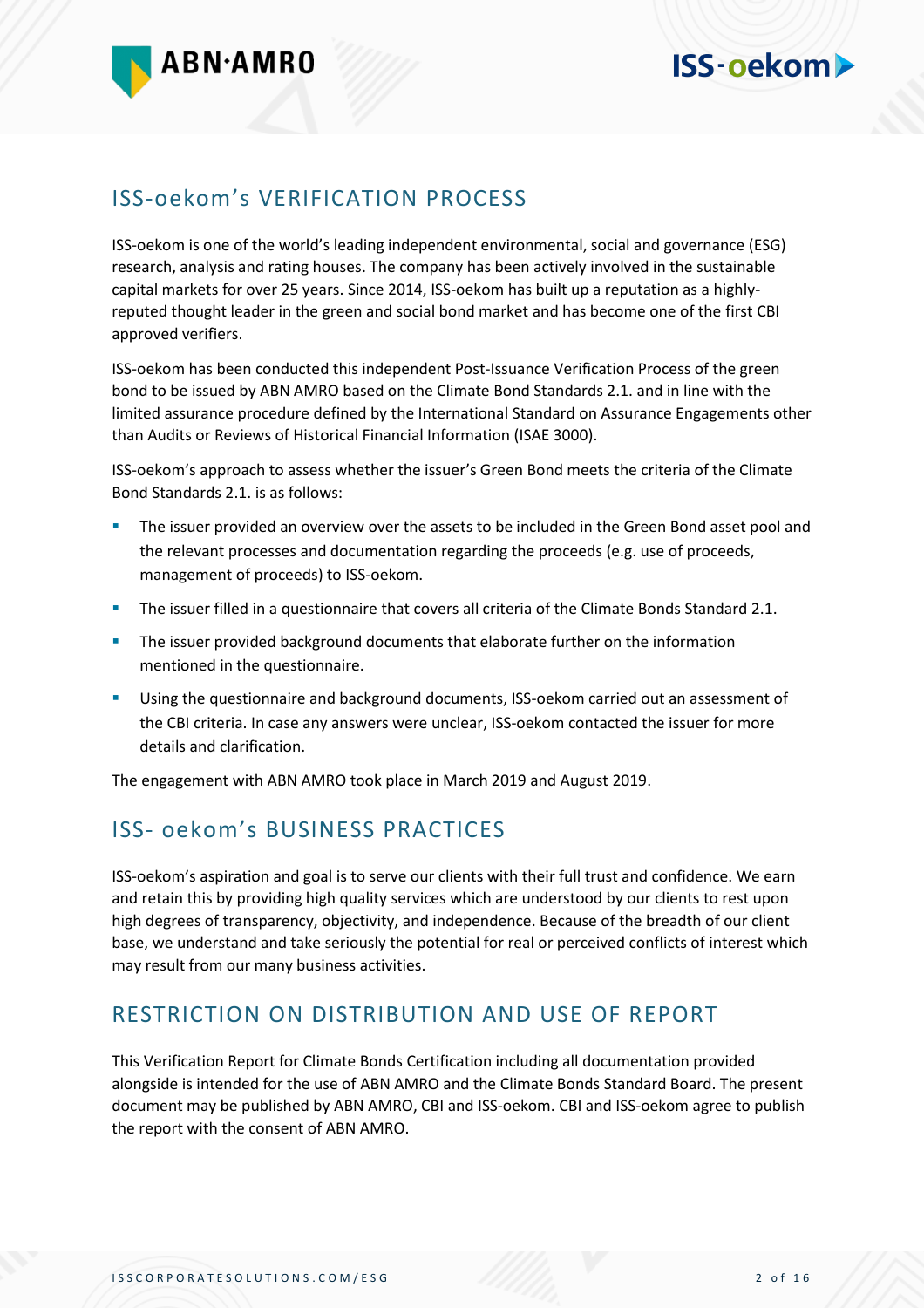



### OPINION

Based on the limited assurance procedures conducted and evidence obtained, nothing has come to our attention that causes us to believe that, in all material respects the ABN AMRO's 2019 Green Bond is not in conformance with the Climate Bonds Standard's Post-Issuance Requirements.

thee

R O B E R T H A B L E R ISS-oekom Munich, 28 August 2019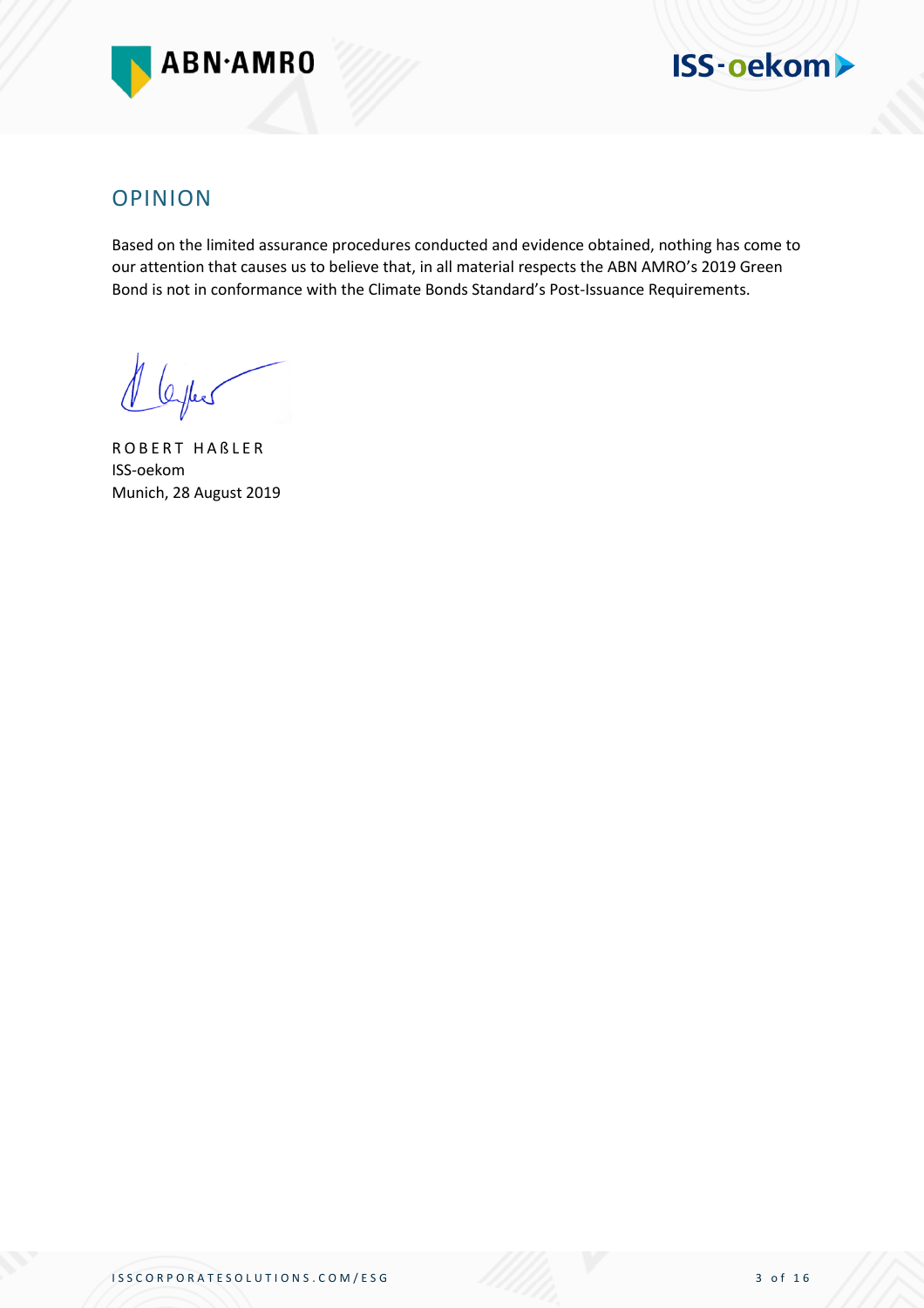

#### **Disclaimer**

Copyright © 2019 Institutional Shareholder Services Inc. ("ISS"). This document and all of the information contained in it is the property of ISS and/or its subsidiaries. The Information may not be reproduced or redisseminated in whole or in part without the prior written permission of ISS. While we exercise due care in compiling this document, we assume no liability with respect to the consequences of relying on this information for investment or other purposes. ISS makes no express or implied warranties or representations with respect to the information.

#### **About ISS-oekom and ISS ESG**

Since March 2018, ISS-oekom has been a member of the ISS family, sitting within the ISS ESG business unit, which also includes ISS-ethix and ISS-climate. ISS ESG provides high quality solutions for sustainable and responsible investment and corporate governance. The External Review team, covering Second Party Opinions (SPOs) and Climate Bond Certifications is made up of colleagues across ISS ESG, from ISS-oekom and ISS-climate.

Originally founded in 1993 and formerly known as oekom research AG, ISS-oekom is one of the world's leading ESG research and rating agencies for sustainable investments with an unsurpassed rating methodology and quality recognition. ISS-oekom analyzes businesses and countries with respect to their environmental social and governance performance. As an experienced partner of institutional investors and financial service providers, we analyse the level of responsibility exercised by equity and bond issuers towards society and the environment. Under the new ownership, ISSoekom completes the ESG research and RI services offerings of ISS, making it a worldwide pureplayer in the area of RI Research & Solutions. ISS-oekom is headed by Robert Haßler, former CEO and co-founder of oekom research AG. More information: www.oekom-research.com and www.issgovernance.com.

#### Contact

Federico Pezzolato – SPO Business Manager ISS Corporate Solutions, 1 London Bridge, London, SE1 9BG tel: +44 (0) 203 192 5760 e-mail: [SPO@isscorporatesolutions.com](mailto:SPO@isscorporatesolutions.com)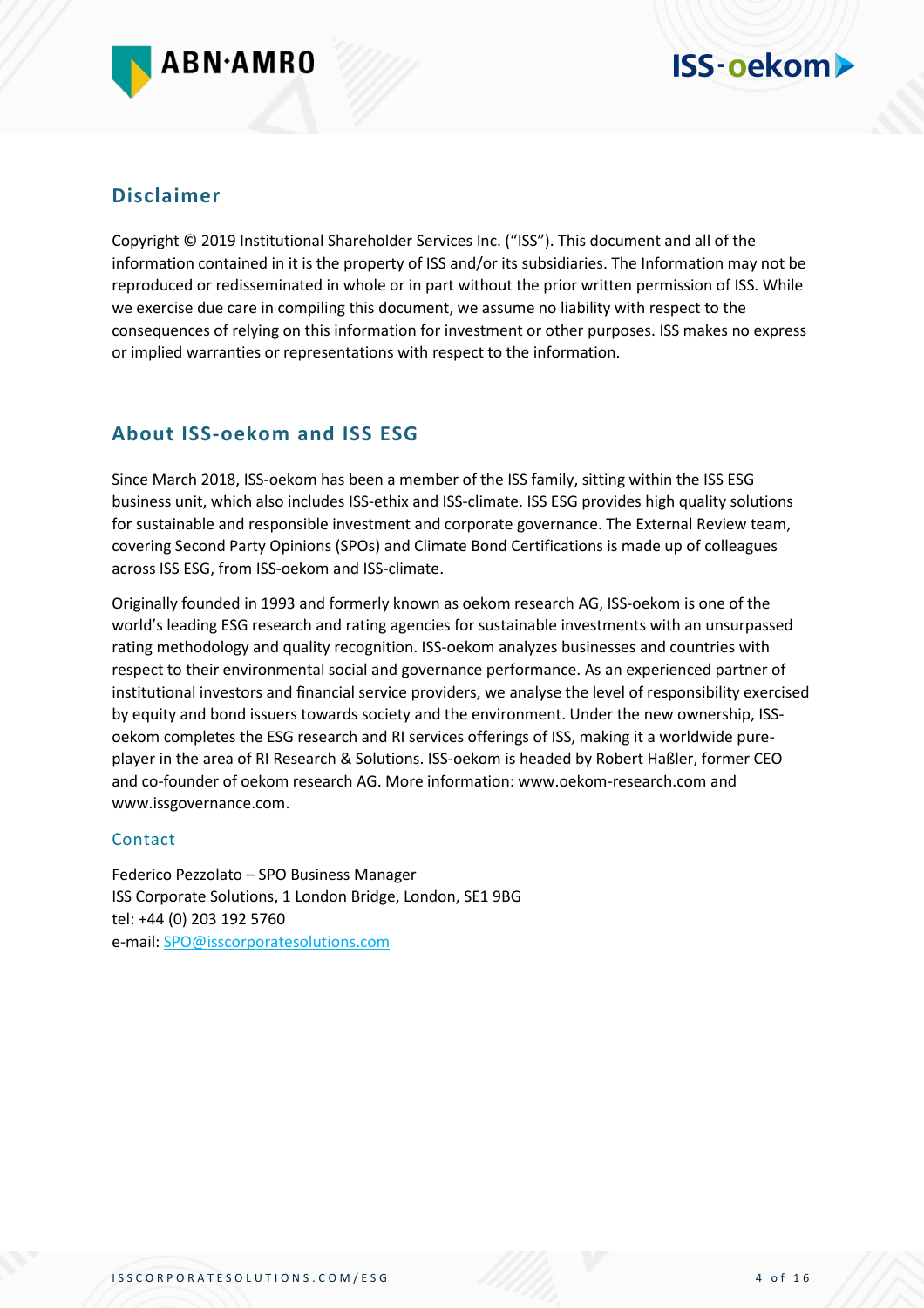



#### ANNEXES

Annex 1: Detailed Findings

- Annex 2: Detailed Findings Marine Renewable Energy Standards
- Annex 3: Detailed Findings Residential Property
- Annex 4: Detailed Findings Commercial Property
- Annex 5: Detailed Findings Solar power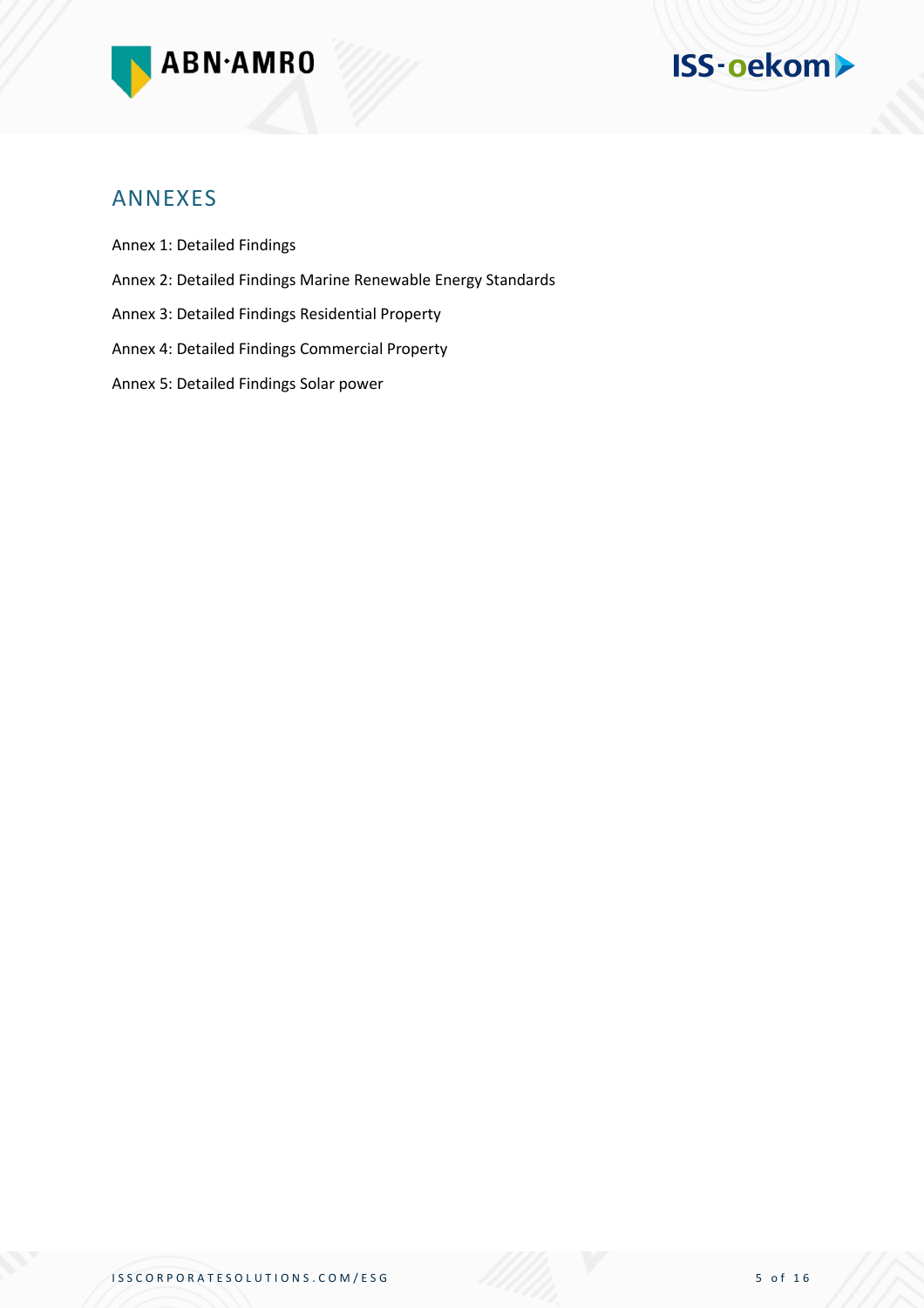

## ANNEX 1: DETAILED FINDINGS

#### **4. NOMINATED PROJECTS & ASSETS**

|     | <b>REQUIREMENTS</b>                                                                                          | <b>FACTUAL FINDINGS</b>                                                                                                                                                                                                                           | <b>ANALYSIS</b><br><b>AGAINST</b><br><b>REQUIREMENTS</b> |
|-----|--------------------------------------------------------------------------------------------------------------|---------------------------------------------------------------------------------------------------------------------------------------------------------------------------------------------------------------------------------------------------|----------------------------------------------------------|
| 4.1 | Decision-making process to<br>determine the continuing<br>eligibility of nominated<br>projects and assets    | ABN AMRO has defined an environmental<br>objective and has implemented processes<br>to determine the eligibility of nominated<br>assets.                                                                                                          |                                                          |
| 4.2 | Conformance with the<br>Bond's documented<br>objectives and<br>requirements of Part B of<br>the CBI Standard | The full amount of the net proceeds is<br>distributed to Eligible assets related to<br>energy efficiency and renewable energy<br>and that conform with the relevant<br>eligibility requirements under part B of the<br>Climate Bonds Standards.   |                                                          |
| 4.3 | No double nomination of<br>projects and assets                                                               | ABN AMRO's selection method is designed<br>to ensure that assets are not nominated<br>twice. Furthermore, ABN AMRO has<br>engaged an external auditor to verify that<br>assets are not already nominated to other<br>Climate Bonds <sup>1</sup> . |                                                          |

#### **5. USE OF PROCEEDS**

|     | <b>REQUIREMENTS</b>                                                | <b>FACTUAL FINDINGS</b>                                                                                    | <b>ANALYSIS</b><br><b>AGAINST</b><br><b>REQUIREMENTS</b> |
|-----|--------------------------------------------------------------------|------------------------------------------------------------------------------------------------------------|----------------------------------------------------------|
| 5.1 | Allocation of net proceeds<br>to nominated projects<br>and assets. | The full amount of the net proceeds has<br>been allocated to nominated Eligible Assets<br>as of June 2019. |                                                          |
| 5.2 | Allocation of funds within<br>24 months of issuance of<br>the bond | The full amount of the net proceeds has<br>been allocated to nominated Eligible Assets<br>as of June 2019. |                                                          |

 $1$ <sup>1</sup> The most recent assurance report of this external auditor can be found on the following link:

[https://www.abnamro.com/en/images/Documents/050\\_Investor\\_Relations/Debt\\_Investors/Unsecured\\_funding/Euro\\_Medium\\_Term\\_No](https://www.abnamro.com/en/images/Documents/050_Investor_Relations/Debt_Investors/Unsecured_funding/Euro_Medium_Term_Notes/1787455/ABN_AMRO_Green_Bond_assurance_report_KPMG_2018-12-31.pdf) [tes/1787455/ABN\\_AMRO\\_Green\\_Bond\\_assurance\\_report\\_KPMG\\_2018-12-31.pdf](https://www.abnamro.com/en/images/Documents/050_Investor_Relations/Debt_Investors/Unsecured_funding/Euro_Medium_Term_Notes/1787455/ABN_AMRO_Green_Bond_assurance_report_KPMG_2018-12-31.pdf)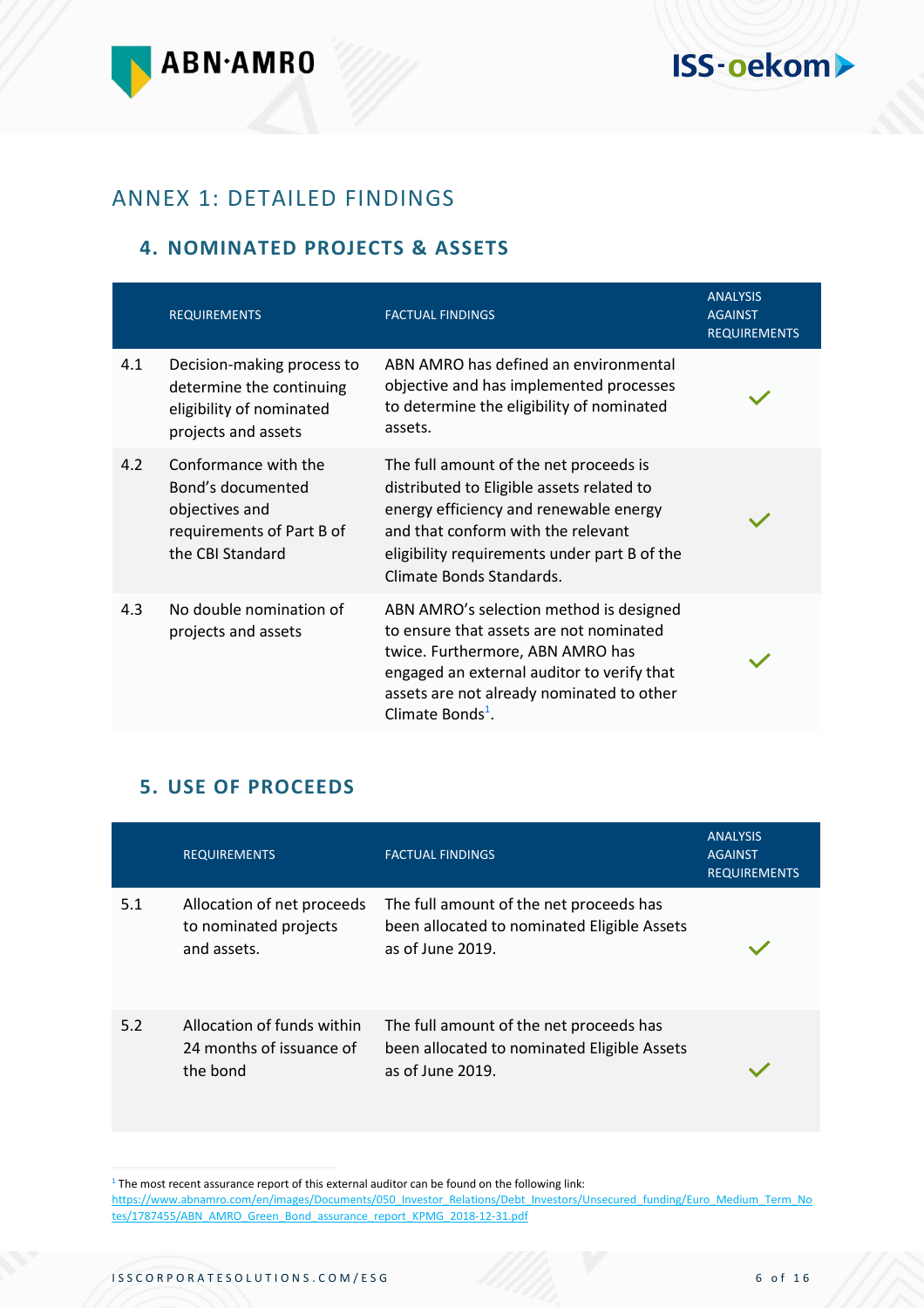

| 5.3 | Share of financing and<br>refinancing.                                            | The net proceeds of the Green Bond were<br>exclusively used to refinance Eligible Assets<br>identified by ABN AMRO                                                               |  |
|-----|-----------------------------------------------------------------------------------|----------------------------------------------------------------------------------------------------------------------------------------------------------------------------------|--|
| 5.4 | Tracking of proceeds                                                              | The net proceeds of the bond are moved to<br>a Green Bond portfolio and are tracked by<br>the organisation.                                                                      |  |
| 5.5 | Net proceeds of the loan<br>and investment to<br>nominated projects and<br>assets | To ensure that the bond proceeds can be<br>directed in full to the Eligible Assets, the<br>total issued amount of the bond proceeds<br>is limited to 80% of the Eligible Assets. |  |

### **6. NON-CONTAMINATION OF PROCEEDS**

|     | <b>REQUIREMENTS</b>              | <b>FACTUAL FINDINGS</b>                                                                                                                                                                                          | <b>ANALYSIS</b><br><b>AGAINST</b><br><b>REQUIREMENTS</b> |
|-----|----------------------------------|------------------------------------------------------------------------------------------------------------------------------------------------------------------------------------------------------------------|----------------------------------------------------------|
| 6.1 | Tracking of proceeds             | The net proceeds of the bond are moved to<br>a Green Bond portfolio and are tracked in<br>the organisation.                                                                                                      |                                                          |
| 6.2 | Non-contamination of<br>proceeds | Unallocated proceeds are invested in short<br>term Money Market products from<br>Sovereigns, Supranationals, Agencies,<br>Development Banks and Financial<br>Institutions which are rated 'Prime' by ISS<br>ESG. |                                                          |
| 6.3 | Cases of force majeure           | Not applicable. All proceeds have been<br>allocated.                                                                                                                                                             | $\sim$                                                   |

#### **7. CONFIDENTIALITY**

|     | <b>REQUIREMENTS</b>            | <b>FACTUAL FINDINGS</b>                                                                                                                                                                                                                         | <b>ANALYSIS</b><br><b>AGAINST</b><br><b>REQUIREMENTS</b> |
|-----|--------------------------------|-------------------------------------------------------------------------------------------------------------------------------------------------------------------------------------------------------------------------------------------------|----------------------------------------------------------|
| 7.1 | Description of the<br>projects | The full amount of the net proceeds is<br>distributed to Eligible assets related to<br>energy efficiency and renewable energy<br>and that conform with the relevant<br>eligibility requirements under part B of the<br>Climate Bonds Standards. |                                                          |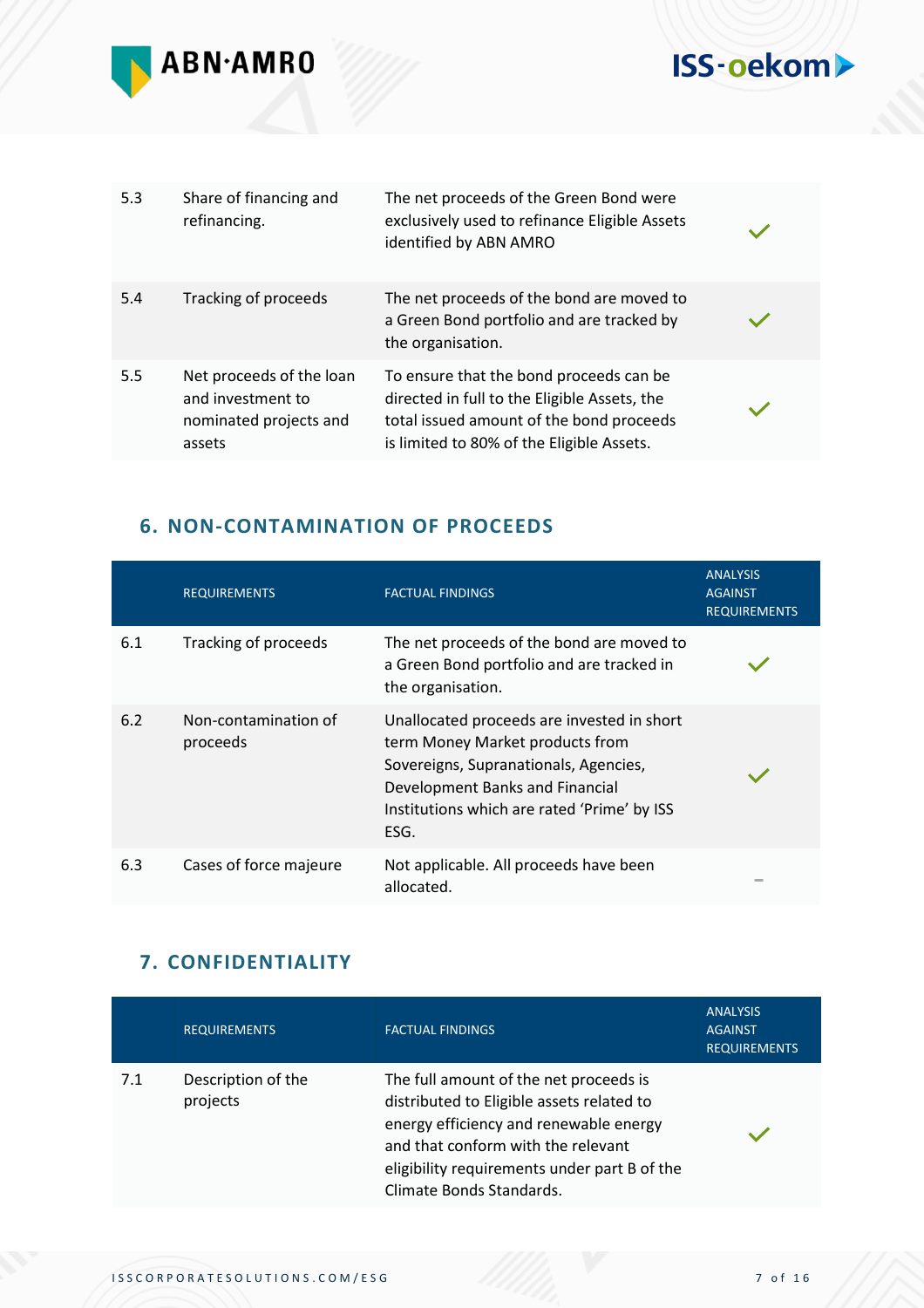



7.2 Disclosure of information to the market Details on ABN AMRO's Green Bond are available in the Green Bond Report Group Treasury (issue 4)<sup>2</sup> published on the 30<sup>th</sup> of June 2019.

#### **8. REPORTING**

|     | <b>REQUIREMENTS</b>      | <b>FACTUAL FINDINGS</b>                                                                                                                                  | <b>ANALYSIS</b><br><b>AGAINST</b><br><b>REQUIREMENTS</b> |  |
|-----|--------------------------|----------------------------------------------------------------------------------------------------------------------------------------------------------|----------------------------------------------------------|--|
| 8.1 | Description of reporting | ABN AMRO's reporting impact indicators<br>are described in the Annex 2 of the Green<br>Bond Framework to be found as the last<br>annex of this document. |                                                          |  |
|     |                          | The ABN AMRO's Green Bond impact<br>report to be issued will be in line with<br>impact reports released in 2015, 2016 and<br>$2017^3$ .                  |                                                          |  |

#### **9. CLIMATE BOND TAXONOMY**

|     | <b>REQUIREMENTS</b>                  | <b>FACTUAL FINDINGS</b>                                                                                                                                                                                                                         | <b>ANALYSIS</b><br><b>AGAINST</b><br><b>REQUIREMENTS</b> |
|-----|--------------------------------------|-------------------------------------------------------------------------------------------------------------------------------------------------------------------------------------------------------------------------------------------------|----------------------------------------------------------|
| 8.1 | Matching of Climate Bond<br>category | The full amount of the net proceeds is<br>distributed to Eligible assets related to<br>energy efficiency and renewable energy<br>and that conform with the relevant<br>eligibility requirements under part B of the<br>Climate Bonds Standards. |                                                          |

<sup>2</sup> Green Bond Report Group Treasury (issue 4):

[https://www.abnamro.com/en/images/Documents/050\\_Investor\\_Relations/Debt\\_Investors/Unsecured\\_funding/Euro\\_Medium\\_Term\\_No](https://www.abnamro.com/en/images/Documents/050_Investor_Relations/Debt_Investors/Unsecured_funding/Euro_Medium_Term_Notes/1805639/ABN_AMRO_GB_04_XS1982037696_report_20190630.pdf) [tes/1805639/ABN\\_AMRO\\_GB\\_04\\_XS1982037696\\_report\\_20190630.pdf](https://www.abnamro.com/en/images/Documents/050_Investor_Relations/Debt_Investors/Unsecured_funding/Euro_Medium_Term_Notes/1805639/ABN_AMRO_GB_04_XS1982037696_report_20190630.pdf)

<sup>3</sup> ABN AMRO's Green Bond Impact Report 2017:

[https://www.abnamro.com/nl/images/Documents/050\\_Investor\\_Relations/Debt\\_Investors/Unsecured\\_funding/Euro\\_Medium\\_Term\\_No](https://www.abnamro.com/nl/images/Documents/050_Investor_Relations/Debt_Investors/Unsecured_funding/Euro_Medium_Term_Notes/Green_Bonds/1772709/ABN_AMRO_Green_Bond_impact_reporting-2017.pdf) [tes/Green\\_Bonds/1772709/ABN\\_AMRO\\_Green\\_Bond\\_impact\\_reporting-2017.pdf](https://www.abnamro.com/nl/images/Documents/050_Investor_Relations/Debt_Investors/Unsecured_funding/Euro_Medium_Term_Notes/Green_Bonds/1772709/ABN_AMRO_Green_Bond_impact_reporting-2017.pdf)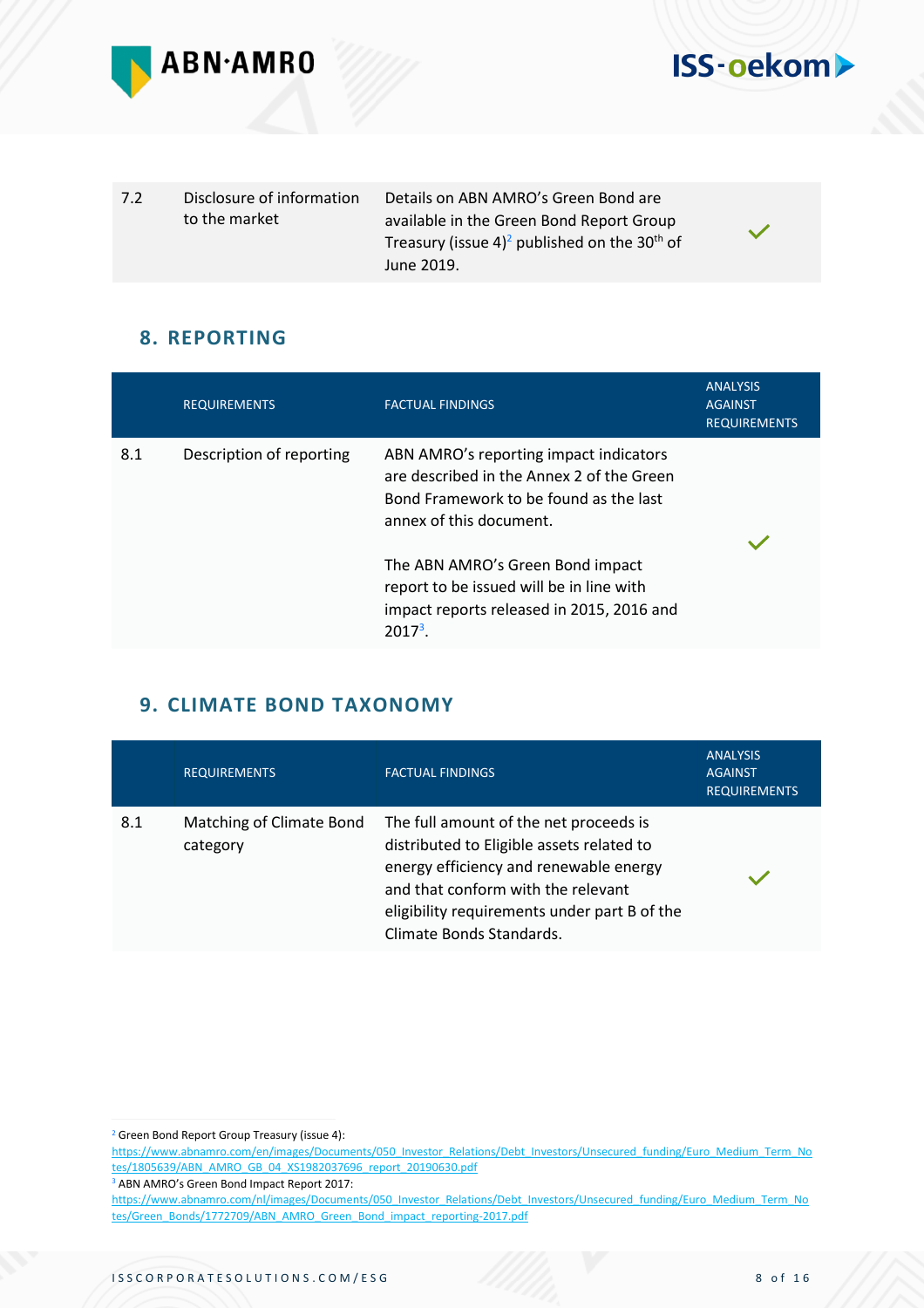

#### **10. TECHNICAL CRITERIA**

|      | <b>REQUIREMENTS</b>                                | <b>FACTUAL FINDINGS</b>                                                                                                                                                                                                                         | <b>ANALYSIS</b><br><b>AGAINST</b><br><b>REQUIREMENTS</b> |
|------|----------------------------------------------------|-------------------------------------------------------------------------------------------------------------------------------------------------------------------------------------------------------------------------------------------------|----------------------------------------------------------|
| 10.1 | Sector-specific eligibility<br>criteria            | The full amount of the net proceeds is<br>distributed to Eligible assets related to<br>energy efficiency and renewable energy<br>and that conform with the relevant<br>eligibility requirements under part B of the<br>Climate Bonds Standards. |                                                          |
| 10.2 | Bonds covering several<br>sector-specific criteria | Not applicable.                                                                                                                                                                                                                                 | $\sim$                                                   |

#### **11. PROJECT HOLDING**

|      | <b>REQUIREMENTS</b>                                                                                     | <b>FACTUAL FINDINGS</b>                                                                                                              | <b>ANALYSIS</b><br><b>AGAINST</b><br><b>REQUIREMENTS</b> |
|------|---------------------------------------------------------------------------------------------------------|--------------------------------------------------------------------------------------------------------------------------------------|----------------------------------------------------------|
| 11.1 | Holding of assets with a<br>fair market value at least<br>of the original amount at<br>time of issuance | The value of assets selected is equal to<br>principal amount of bond issueance as<br>external reporting of allocation <sup>4</sup> . |                                                          |
|      |                                                                                                         | <b>Additional Nominated Projects and Assets</b><br>will always meet the eligibility criteria.                                        |                                                          |

#### **12. SETTLEMENT PERIOD**

|      | <b>REQUIREMENTS</b>                                                         | <b>FACTUAL FINDINGS</b>                                                                                                    | <b>ANALYSIS</b><br><b>AGAINST</b><br><b>REQUIREMENTS</b> |
|------|-----------------------------------------------------------------------------|----------------------------------------------------------------------------------------------------------------------------|----------------------------------------------------------|
| 12.1 | Description of the process<br>and timeline of<br>distribution of proceeds   | The full amount of the net proceeds has<br>been allocated to nominated Eligible Assets<br>as of June 2019.                 |                                                          |
| 12.2 | Description of process<br>regarding unallocated<br>proceeds after 24 months | Not applicable. The full amount of the net<br>proceeds has been allocated to nominated<br>Eligible Assets as of June 2019. | $\equiv$                                                 |

<sup>4</sup> Green Bond Report Group Treasury (issue 4):

[https://www.abnamro.com/en/images/Documents/050\\_Investor\\_Relations/Debt\\_Investors/Unsecured\\_funding/Euro\\_Medium\\_Term\\_No](https://www.abnamro.com/en/images/Documents/050_Investor_Relations/Debt_Investors/Unsecured_funding/Euro_Medium_Term_Notes/1805639/ABN_AMRO_GB_04_XS1982037696_report_20190630.pdf) [tes/1805639/ABN\\_AMRO\\_GB\\_04\\_XS1982037696\\_report\\_20190630.pdf](https://www.abnamro.com/en/images/Documents/050_Investor_Relations/Debt_Investors/Unsecured_funding/Euro_Medium_Term_Notes/1805639/ABN_AMRO_GB_04_XS1982037696_report_20190630.pdf)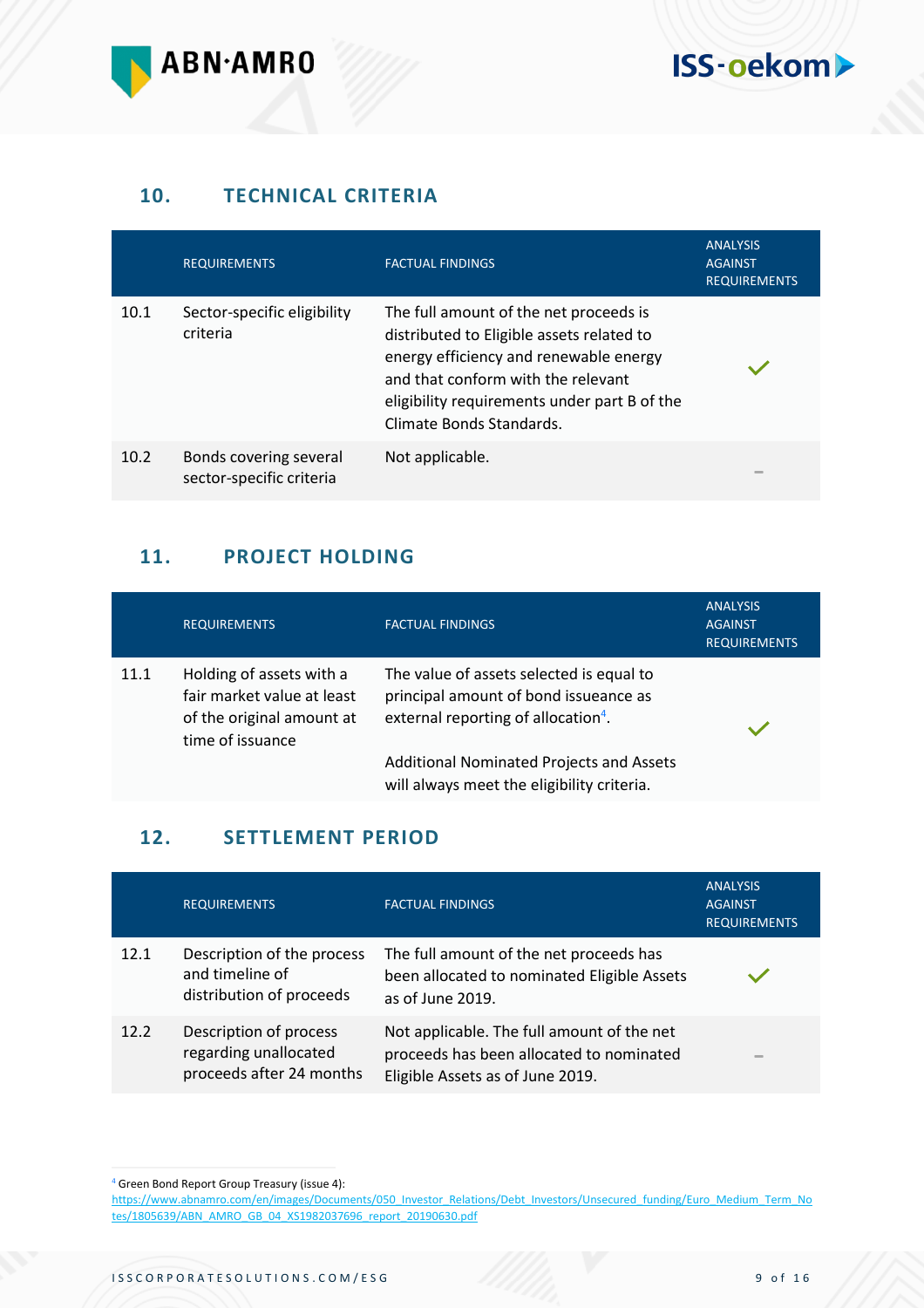

#### **13. EARMARKING**

|      | <b>REQUIREMENTS</b>                                 | <b>FACTUAL FINDINGS</b>                                                                                                                                                 | <b>ANALYSIS</b><br><b>AGAINST</b><br><b>REQUIREMENTS</b> |
|------|-----------------------------------------------------|-------------------------------------------------------------------------------------------------------------------------------------------------------------------------|----------------------------------------------------------|
| 13.1 | Description of<br>internal<br>earmarking<br>process | ABN AMRO has established an earmarking process<br>to manage and account for funding to the<br>nominated assets. This process is overseen by the<br>Treasury department. |                                                          |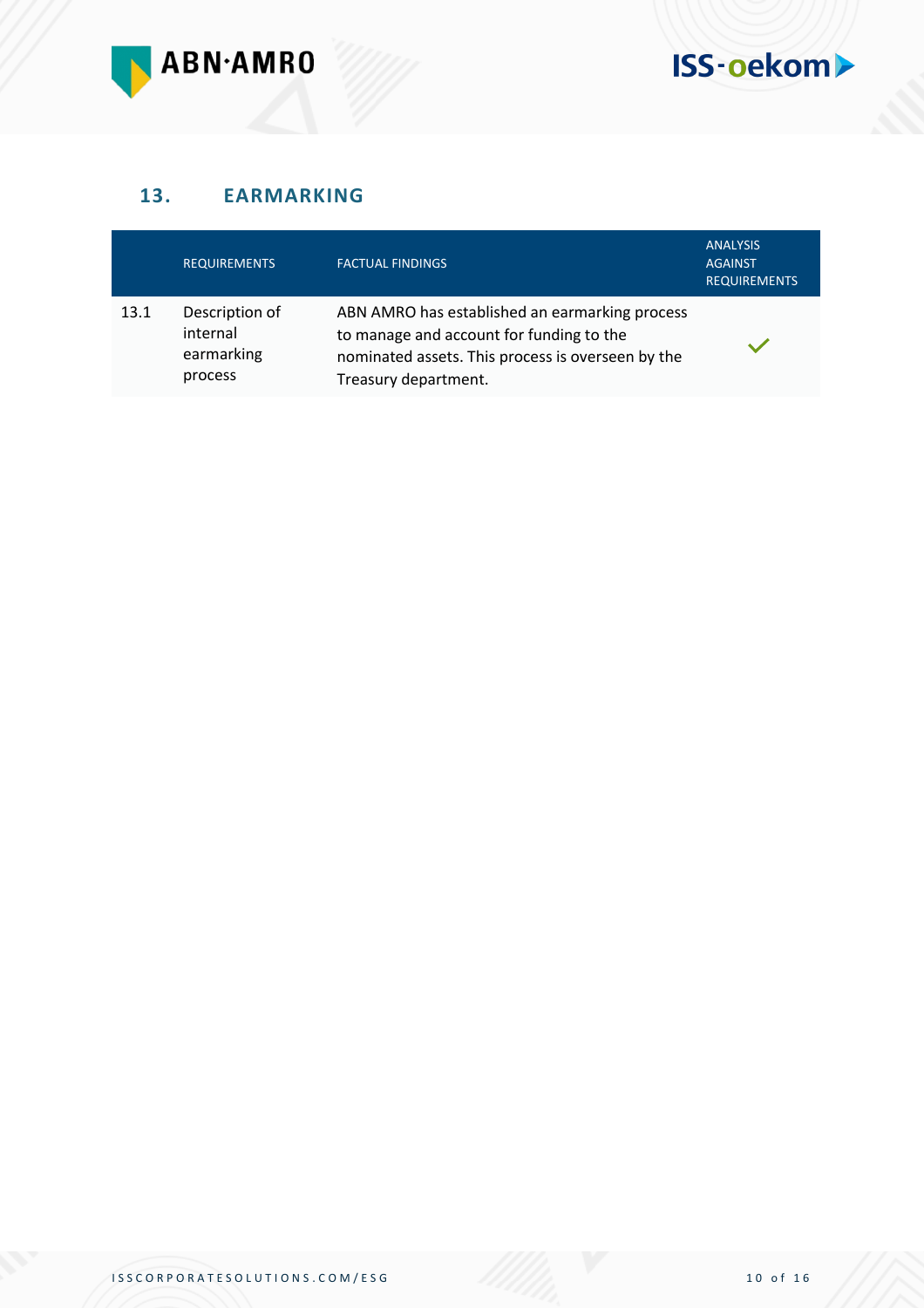

## ANNEX 2: DETAILED FINDINGS MARINE RENEWABLE ENERGY

#### **1. DISCLOSURE COMPONENT**

| <b>REQUIREMENTS</b>                                                                                                                                                                                                                       | <b>DISCLOSURE EVIDENCE</b><br>(information publicly available)                                                                                                                                      | <b>FULFILLS THE</b><br><b>REQUIREMENTS</b> | <b>COMMENT</b>                                                                                                                                                                                                        |
|-------------------------------------------------------------------------------------------------------------------------------------------------------------------------------------------------------------------------------------------|-----------------------------------------------------------------------------------------------------------------------------------------------------------------------------------------------------|--------------------------------------------|-----------------------------------------------------------------------------------------------------------------------------------------------------------------------------------------------------------------------|
| Project location and size,<br>including description of<br>marine coastal ecosystem in<br>proximity to planned<br>installations, noting for<br>example whether located in<br>marine protected areas or<br>vulnerable marine<br>ecosystems. | Project 1: North Sea,<br>Belgium, 44 turbines.<br>Project 2: North Sea, UK,<br>174 turbines.<br>Project 3: North Sea, UK, 90<br>turbines.<br>Project 4: North Sea, The<br>Netherlands, 77 turbines. |                                            |                                                                                                                                                                                                                       |
| Projected lifespan of the<br>asset/project.                                                                                                                                                                                               | Project 1: 20 years.<br>Project 2: 25 years.<br>Project 3: 20 to 25 years.<br>Project 4: 30 years,<br>including construction and<br>decommissioning.                                                |                                            |                                                                                                                                                                                                                       |
| Key stakeholders involved,<br>including other users of the<br>area and surrounding area<br>(sea, land or air depending on<br>what is applicable) of the<br>facility (ies).                                                                | Project 2: Land area<br>stakeholders involved.<br>Project 3: Land are<br>stakeholders involved.<br>Project 4: Key stakeholders<br>involved.                                                         |                                            | For projects 2 & 3,<br>public information is<br>available only on the<br>consultation of land<br>area stakeholders<br>impacted by the<br>facilities.<br>For project 1,<br>information is not<br>publicly available at |

this stage.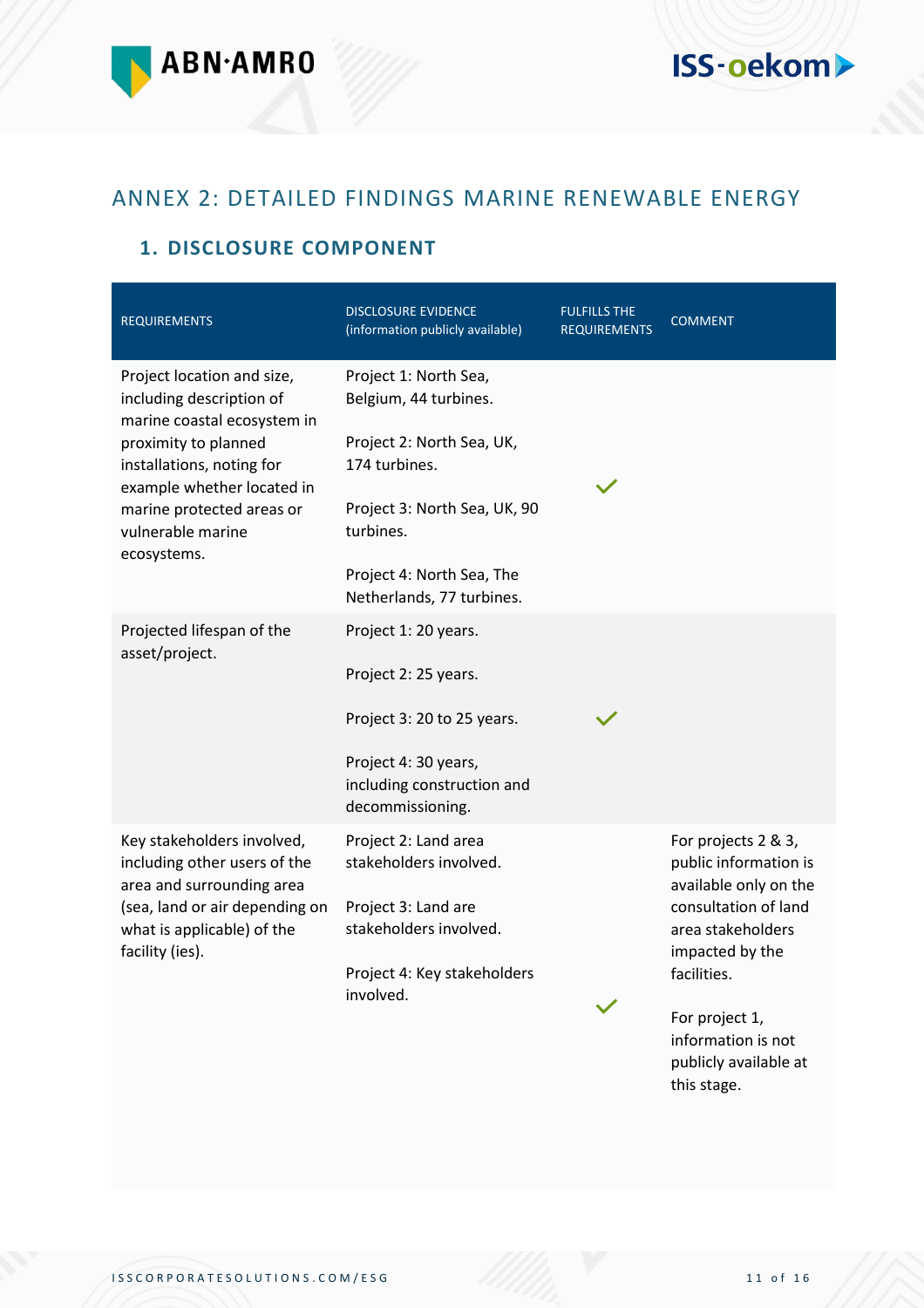

| Description of the project<br>activities including details on<br>installation, operation and<br>decommissioning activities.         | Projects 1, 2 & 3:<br>Description of the projects<br>activities is available on the<br>project's website.<br>Project 4: Description of the<br>project activities is available<br>on the Netherlands<br>Enterprise Agency website.                                                         |   |                                                                         |
|-------------------------------------------------------------------------------------------------------------------------------------|-------------------------------------------------------------------------------------------------------------------------------------------------------------------------------------------------------------------------------------------------------------------------------------------|---|-------------------------------------------------------------------------|
| Expected/current facility<br>capacity and generation<br>during and after the life of<br>the bond.                                   | Project 1: 370 MW<br>maximum capacity.<br>Project 2: 1.2 GW total<br>capacity.<br>Project 3: 857 MW<br>maximum capacity.<br>Project 4: 731.4 MW total<br>capacity.                                                                                                                        |   |                                                                         |
| Details of where the energy<br>generated is being fed into,<br>and estimated impact of the<br>grid mix.                             | Project 1: Grid connection<br>through Norther substation<br>Project 2: Grid connection<br>through Hornsea Offshore<br>substation<br>Project 3: Grid connection<br>through Bicker Fen<br>substation<br>Project 4: Grid connection<br>through Borssele Alpha and<br><b>Beta substations</b> |   |                                                                         |
| Projected avoided GHG<br>emissions compared to fossil<br>fuel counterfactual (in<br>kgCO2e) using recognised<br>conversion factors. |                                                                                                                                                                                                                                                                                           | Х | For all the projects,<br>information is not<br>available at this stage. |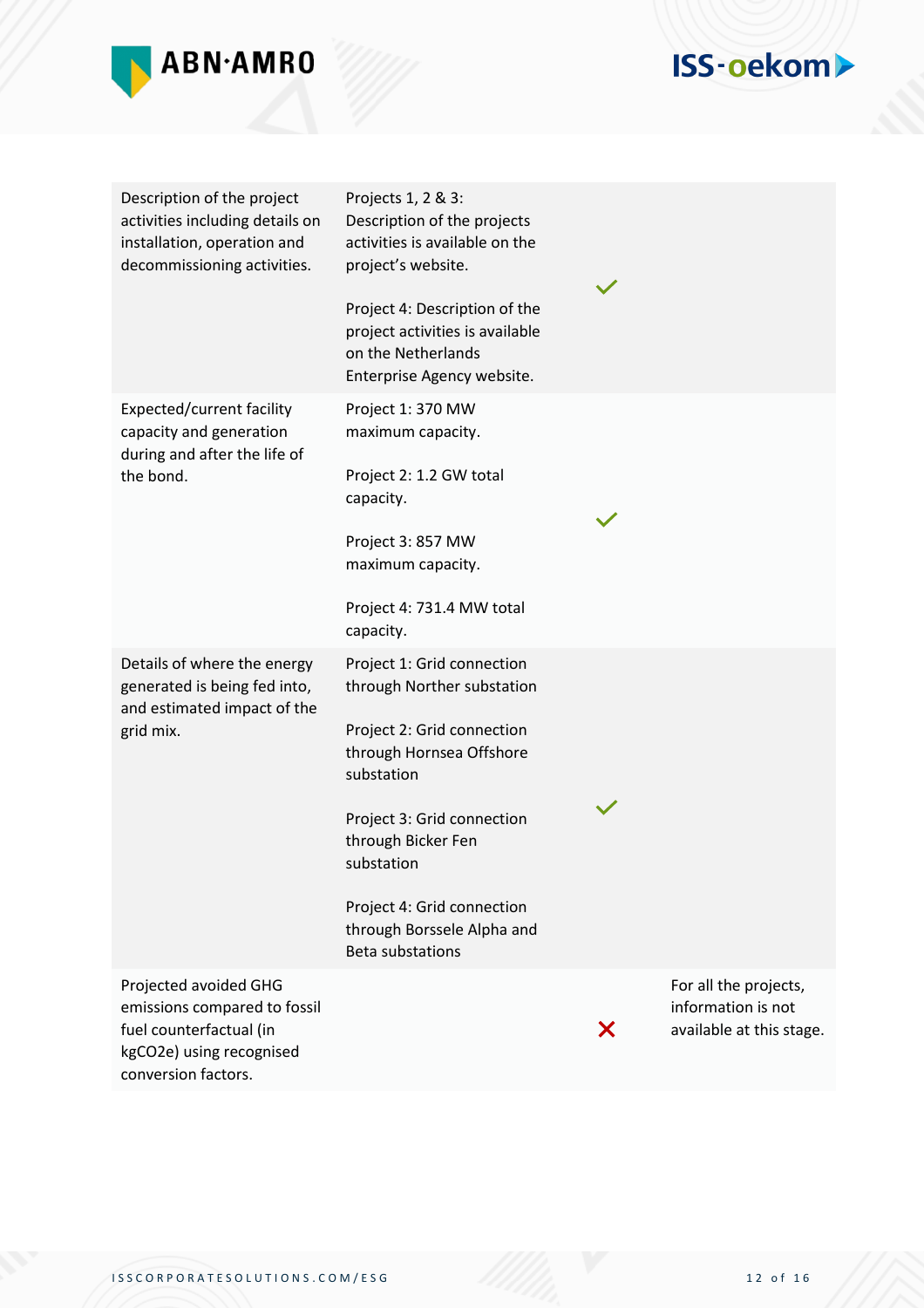

| The planning standards,<br>environmental regulations<br>and other regulations that<br>the project has been required<br>to comply with. | Project 1: EIA is available on<br>the Royal Belgian Institute<br>of Natural Sciences website.<br>Project 2: EIA is available on<br>the project's website. |  |
|----------------------------------------------------------------------------------------------------------------------------------------|-----------------------------------------------------------------------------------------------------------------------------------------------------------|--|
|                                                                                                                                        | Project 3: EIA is available on<br>UK National Infrastructure<br>Planning website.                                                                         |  |
|                                                                                                                                        | Project 4: Summary of EIA is<br>available on the<br><b>Netherlands Enterprise</b><br>Agency website.                                                      |  |

#### **2. Mitigation Component**

The ABN AMRO's Green Bond Asset Pool is in line with the Mitigation Component of the Climate Bonds Initiative as it is entirely dedicated to renewable energy.

#### **3. Adaptation & Resilience Requirements**

|   | <b>REQUIREMENTS</b>                                                                                                            | <b>FACTUAL FINDINGS</b>                                                                                                                                                                                                                                                          | <b>ANALYSIS</b><br><b>AGAINST</b><br><b>REQUIREMENTS</b> |
|---|--------------------------------------------------------------------------------------------------------------------------------|----------------------------------------------------------------------------------------------------------------------------------------------------------------------------------------------------------------------------------------------------------------------------------|----------------------------------------------------------|
|   | Processes are in place to assess<br>key risks to the assets from a<br>changing climate and its impact<br>on marine conditions. | Four projects, accounting for 100% of the<br>Asset Pool, include wind and ocean<br>studies determining risks involved.                                                                                                                                                           |                                                          |
| 2 | Processes are in place to assess<br>improvements and impacts the<br>assets have on the resilience of<br>other stakeholders.    | Impacts on the resilience of stakeholders<br>are subject to existing regulatory<br>requirements (Environmental Permits<br>and EIAs) covered by national law<br>(Belgium, the United Kingdom and the<br>Netherlands) for four projects,<br>accounting for 100% of the Asset Pool. |                                                          |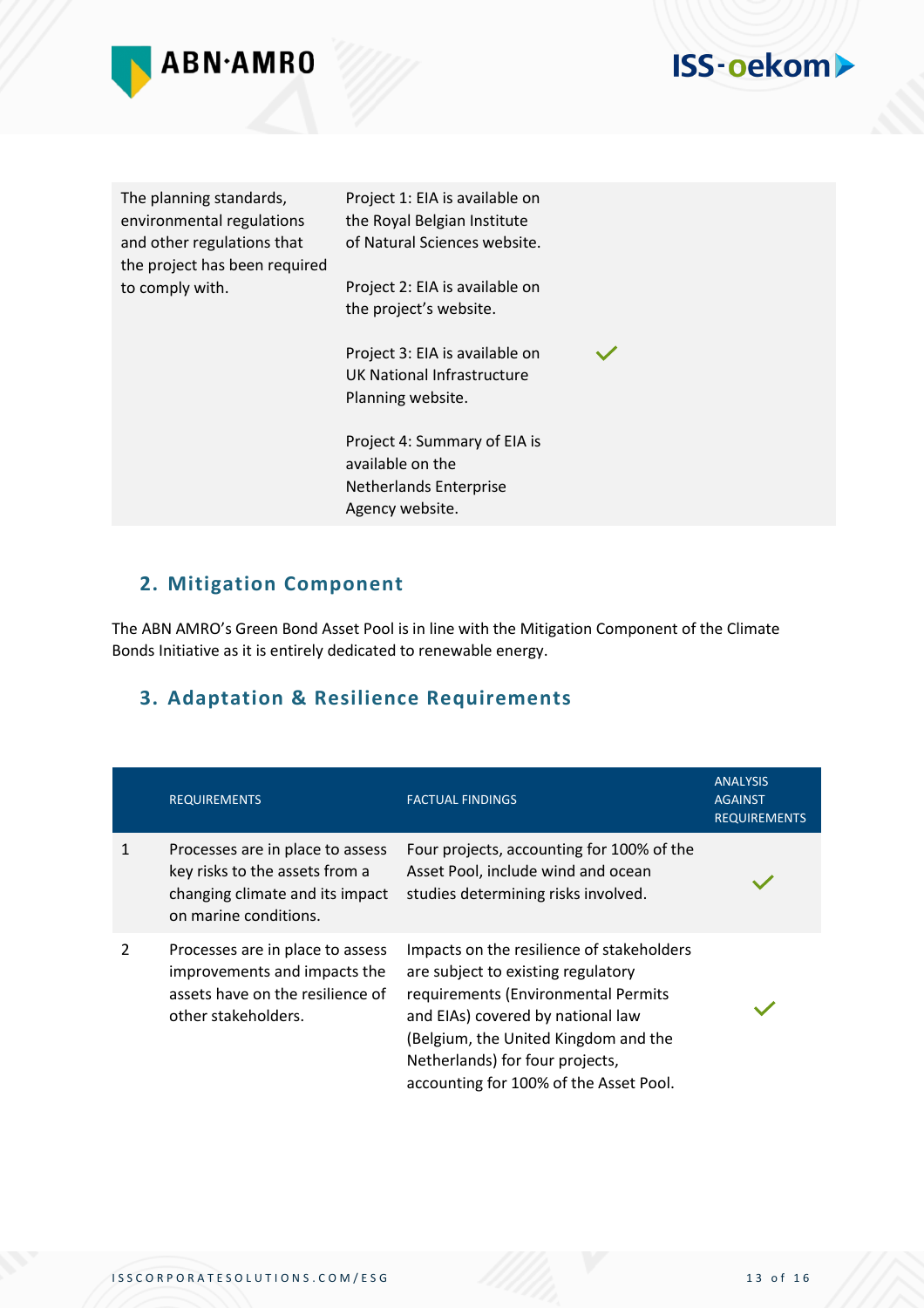

| 3   | An adaptation plan has been<br>designed and is being<br>implemented to address the<br>risks identified in assessments<br>outlined above.                              | For four projects, accounting for 100% of<br>the asset pool, monitoring,<br>implementation, prevention, and<br>response measures are in place to<br>address identified risks, or are subject to<br>existing regulatory requirements<br>(Environmental Permits and EIAs)<br>covered by national law (Belgium, the<br>United Kingdom and the Netherlands).                       |  |
|-----|-----------------------------------------------------------------------------------------------------------------------------------------------------------------------|--------------------------------------------------------------------------------------------------------------------------------------------------------------------------------------------------------------------------------------------------------------------------------------------------------------------------------------------------------------------------------|--|
| 3.1 | Inspections are carried out<br>regularly and there is a<br>maintenance regime for future<br>inspection.                                                               | For four projects, accounting for 100% of<br>the Asset Pool, maintenance is provided<br>by a specialised O&M Contractor or<br>following a SCADA-system.                                                                                                                                                                                                                        |  |
| 4   | Involvement in stakeholder<br>engagement and collaboration                                                                                                            | Four projects, accounting for 100% of the<br>Asset Pool, have carried out close<br>collaborations with stakeholders in order<br>to promote resilience and adaptation.                                                                                                                                                                                                          |  |
| 5   | The assets do not put at risk or<br>endangered species or habitats<br>or unduly impact ecosystem<br>services. If so, mitigation<br>measures have been<br>implemented. | Four projects, accounting for 100% of the<br>Asset Pool, have avifauna monitoring<br>plans and other mitigation measures in<br>place to minimise impact on endangered<br>species and the ecosystem, or are subject<br>to existing regulatory requirements<br>(Environmental Permits and EIAs)<br>covered by national law (Belgium, the<br>United Kingdom and the Netherlands). |  |
| 5.1 | Waste is responsibly dealt<br>with. Recycling is in place<br>where possible.                                                                                          | Four projects, accounting for 100% of the<br>Asset Pool, include waste disposal<br>measures, or are subject to regulatory<br>requirements (EIAs and Environmental<br>Permits) covered by national law<br>(Belgium, the United Kingdom and the<br>Netherlands).                                                                                                                 |  |
| 5.2 | Potential risks for accidental<br>site contamination have been<br>recognised. Steps have been<br>taken to minimise these risks.                                       | Four projects, accounting for 100% of the<br>Asset Pool, include measures to minimise<br>risks for accidental site contamination, or<br>are subject to regulatory requirements<br>(EIAs and Environmental Permits)<br>covered by national law (Belgium, the<br>United Kingdom and the Netherlands).                                                                            |  |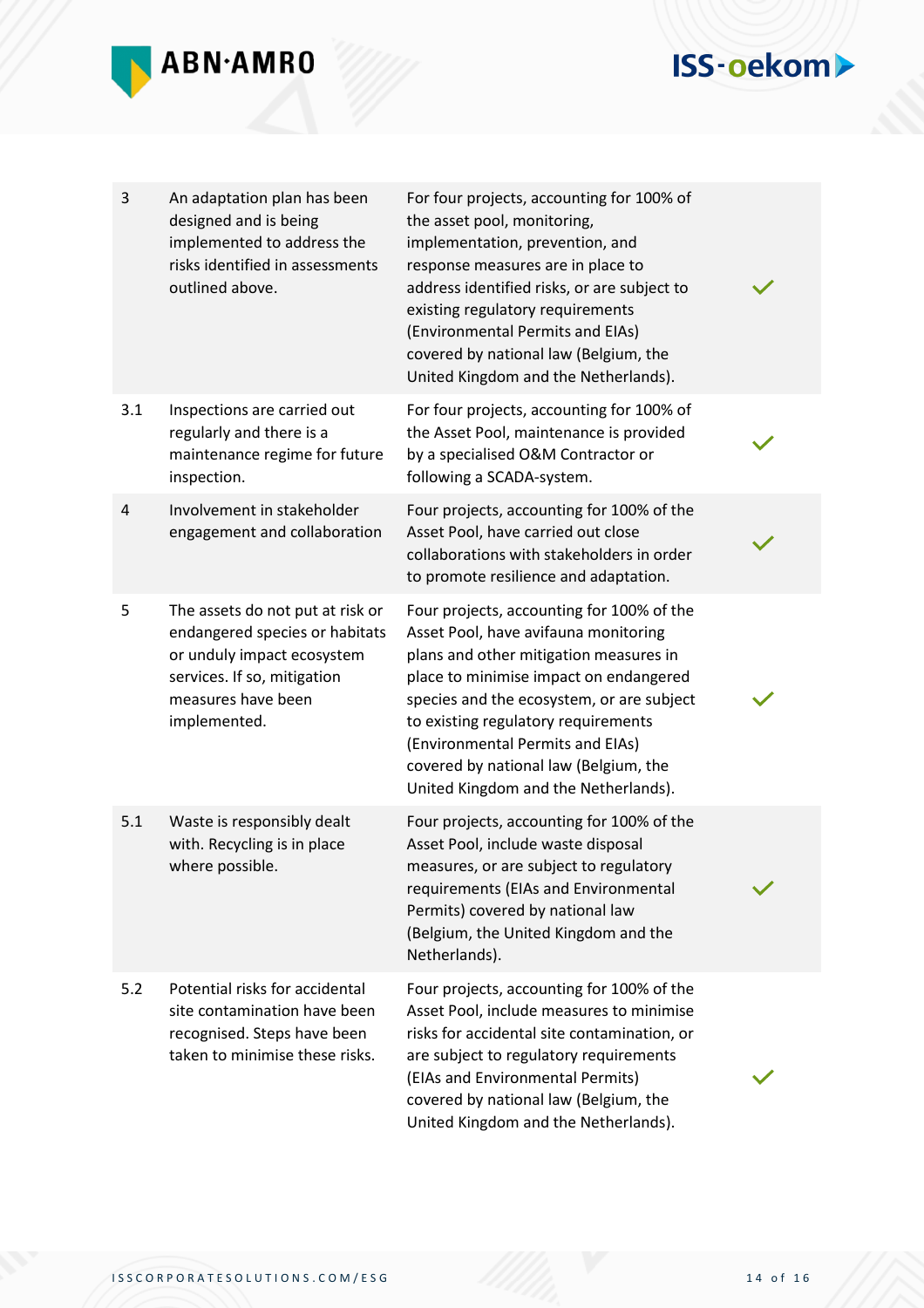

#### 5.3 Decommissioning of the plant is planned in a way that considers the environmental impacts.

5.4 Plans and processes are in place to effectively manage and minimise conflicts with other users of the marine and coastal space.

Four projects, accounting for 100% of the Asset Pool, include measures for responsible decommissioning.

**ISS-oekom>** 

Four projects, accounting for 100% of the Asset Pool, include measures to minimise navigational risks to maritime traffic and aviation, or are subject to regulatory requirements (EIAs and Environmental Permits) covered by national law (Belgium, the United Kingdom and the Netherlands).

### ANNEX 3: DETAILED FINDINGS RESIDENTIAL PROPERTY



**The Green Bond Asset Pool complies with the Low Carbon Buildings criteria for Residential Properties of the Climate Bonds Initiative.**

Being built after the Dutch Building Decree 2012 (Bouwbesluit 2012), assets are automatically eligible for the Climate Bonds Certification and are part of the top 15% energy efficient buildings of the Dutch market.

### ANNEX 4: DETAILED FINDINGS COMMERCIAL PROPERTY



**The Green Bond Asset Pool complies with the Low Carbon Buildings criteria for Commercial Properties of the Climate Bonds Initiative.**

Commercial property included in the Asset Pool obtained an Energy performance Certificate as issued by NL with an Energy Performance labelled "A" (currently ranging up to A++++ and down to G). As such, the asset is automatically eligible for the Climate Bonds Certification and are part of the top 15% energy efficient buildings of the Dutch market.